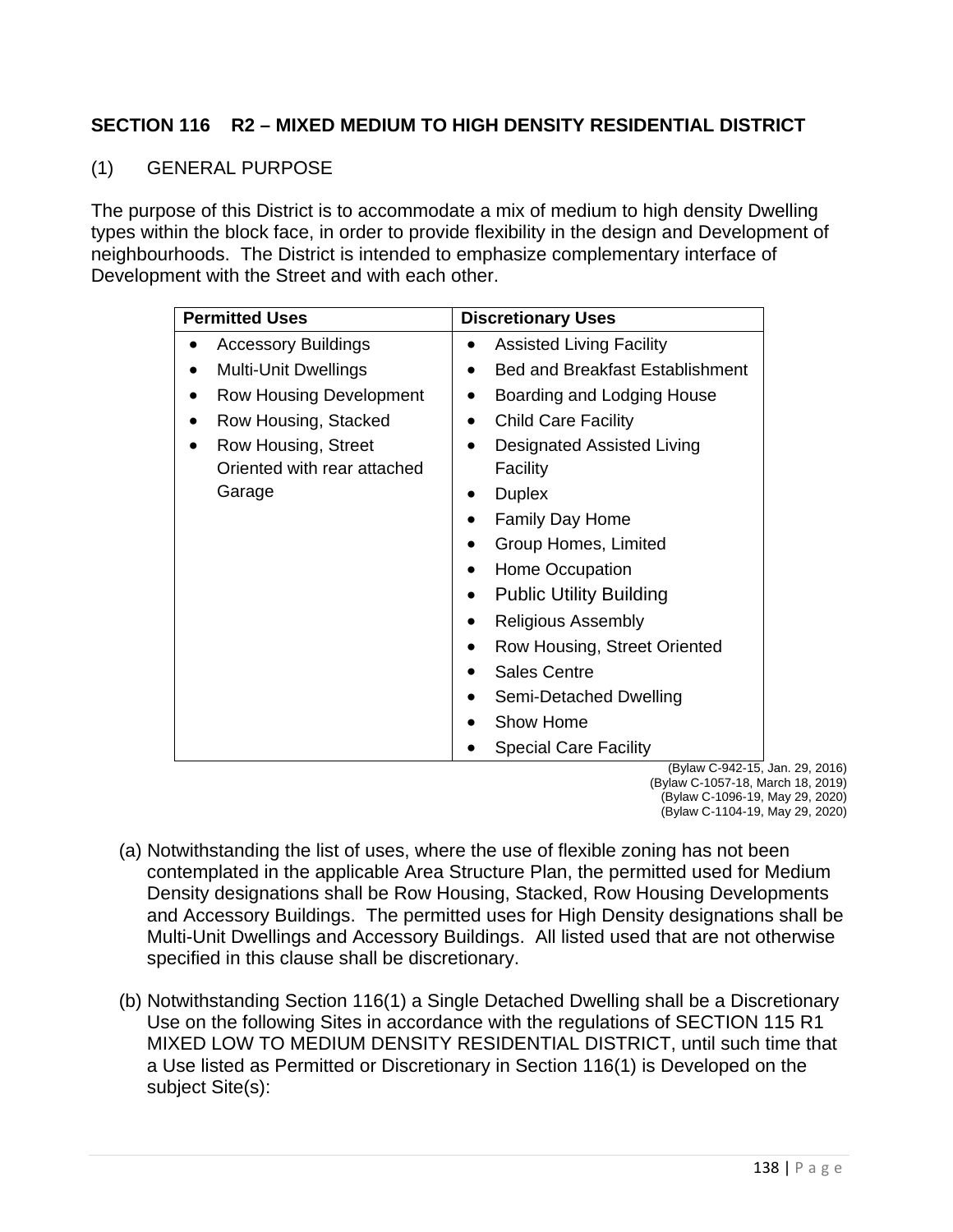Plan 2387 AR, Block 7, Lots 19-20 Plan 2387 AR, Block 8, Lots 13-17 Plan 171 HW, Block 1, Lot 7 Plan 5193 KS, Block 4, Lots 1-9 Plan 6442 KS, Block 13, Lots 3-10 Plan 3055 MC, Block 15, Lot 11 Plan 3055 MC, Block 16, Lots 14-17

(Bylaw C-942-15, Jan. 29, 2016) (Bylaw C-1104-19, May 29, 2020)

(c) Notwithstanding Section 116(1), a Child Care Facility or Religious Assembly shall be discretionary only as an Accessory Use to a Multi-Unit Dwelling.

(Bylaw C-865-13, Feb. 10, 2014 and Bylaw C-942-15, Jan. 29, 2016)

## (2) DEVELOPMENT REGULATIONS

In addition to the Regulations contained in Part 6 General Regulations, Part 7 Special Regulations, Part 8 Parking Regulations, Part 9 Landscaping Regulations, and Part 10 Sign Regulations, the following regulations shall apply to all Development in this District.

|                                         | <b>Site Standard</b>                                                        |                                 |
|-----------------------------------------|-----------------------------------------------------------------------------|---------------------------------|
| Site Area (Minimum):                    | <b>Multi-Unit Dwellings</b><br>$\bullet$                                    | 800 m <sup>2</sup><br>$\bullet$ |
|                                         | <b>Row Housing Developments</b>                                             | 800 $m2$<br>$\bullet$           |
| Site Width (Minimum)                    | Row Housing, Street Oriented with rear<br>$\bullet$                         | 4.2 <sub>m</sub><br>$\bullet$   |
|                                         | attached Garage                                                             |                                 |
|                                         | Row Housing, Street Oriented with rear                                      | 5.5 <sub>m</sub>                |
|                                         | attached Garage (End Unit)                                                  |                                 |
| Site Depth (Minimum)                    | Row Housing, Street Oriented with rear                                      | 25.0 m<br>$\bullet$             |
|                                         | attached Garage                                                             |                                 |
| <b>Front Yard Setback</b><br>(Minimum): | <b>Principal Building</b><br>$\bullet$                                      | 3.0 <sub>m</sub><br>$\bullet$   |
|                                         | <b>Attached Garage</b>                                                      | 6.0 <sub>m</sub>                |
|                                         | For any Development in excess of three                                      | 6.0 <sub>m</sub><br>$\bullet$   |
|                                         | Storeys. May be used for outdoor                                            |                                 |
|                                         | <b>Amenity Area</b>                                                         |                                 |
|                                         | Row Housing, Street Oriented with rear<br>attached Garage                   | 4.5 <sub>m</sub><br>$\bullet$   |
|                                         |                                                                             |                                 |
| <b>Side Yard Setback</b><br>(Minimum):  | Principal Buildings three Storeys or less<br>$\bullet$                      | 2.0 <sub>m</sub><br>$\bullet$   |
|                                         | Principal Buildings three Storeys or less<br>Abutting a Street              | 3.0 <sub>m</sub><br>$\bullet$   |
|                                         | Principal Buildings four Storeys or more                                    | 4.5 <sub>m</sub>                |
|                                         | Row Housing, Street Oriented with rear<br>attached Garage                   | 1.2 <sub>m</sub><br>$\bullet$   |
|                                         | Row Housing, Street Oriented with rear<br>attached Garage Abutting a Street | 3.0 <sub>m</sub><br>$\bullet$   |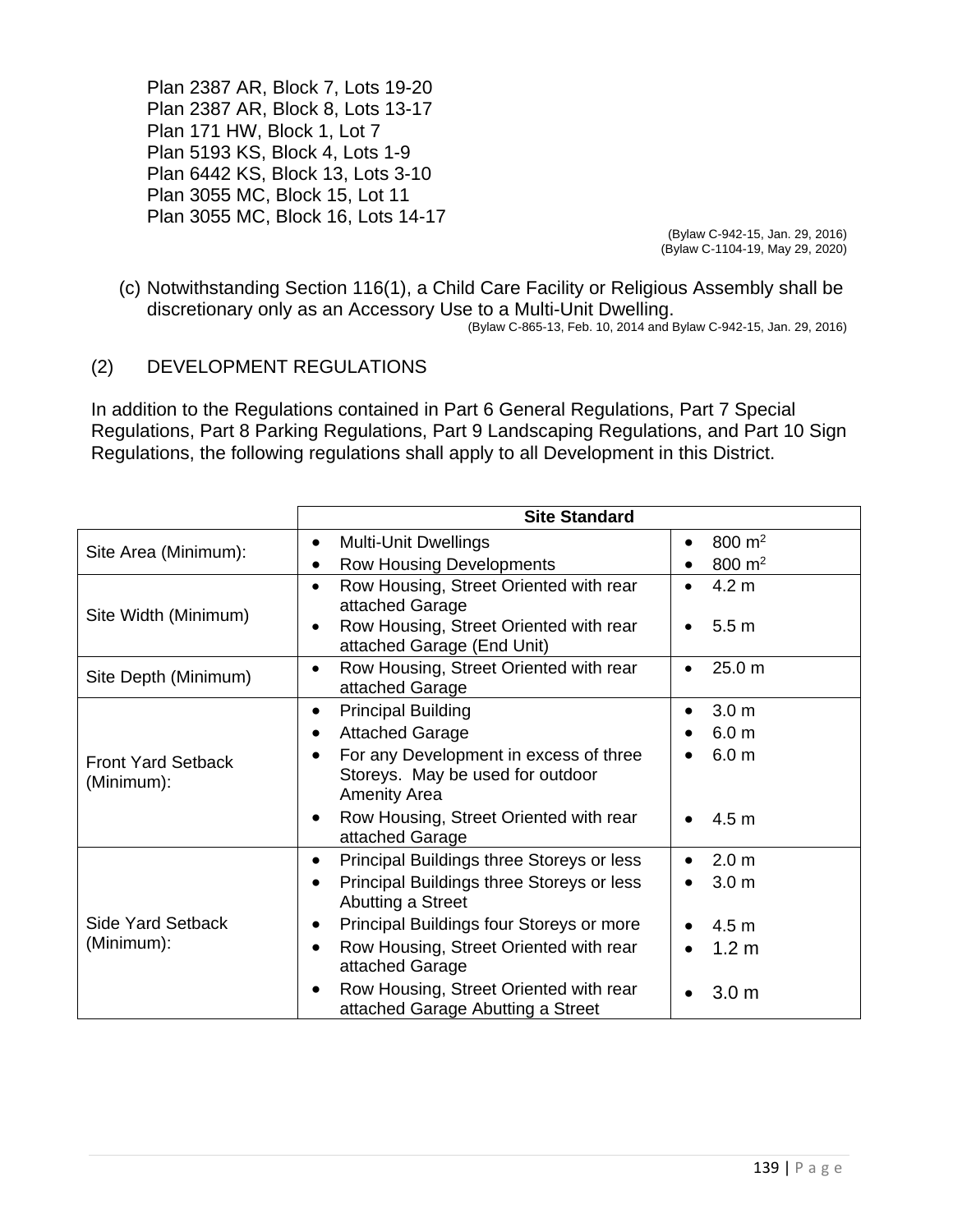|                                        | <b>Site Standard</b>                                                                                                                                                                                                                                                                                                                                                                                                                                |  |  |
|----------------------------------------|-----------------------------------------------------------------------------------------------------------------------------------------------------------------------------------------------------------------------------------------------------------------------------------------------------------------------------------------------------------------------------------------------------------------------------------------------------|--|--|
| <b>Rear Yard Setback</b><br>(Minimum): | Principal Building, Corner Site<br>4.5 <sub>m</sub><br>$\bullet$<br>$\bullet$                                                                                                                                                                                                                                                                                                                                                                       |  |  |
|                                        | Attached Garage accessed from an Alley,<br>3.0 <sub>m</sub><br><b>Corner Site</b>                                                                                                                                                                                                                                                                                                                                                                   |  |  |
|                                        | Attached Garage accessed from an Alley,<br>6.0 <sub>m</sub><br>$\bullet$<br>all other Sites                                                                                                                                                                                                                                                                                                                                                         |  |  |
|                                        | All other Principal Buildings<br>7.0 <sub>m</sub>                                                                                                                                                                                                                                                                                                                                                                                                   |  |  |
| Height (Maximum):                      | Four Storeys not exceeding 15.0 m for Developments Abutting a<br>$\bullet$<br>Residential District that allows Single Detached Dwelling as a<br>Permitted Use.<br>Four Storeys not exceeding 15.0 m for all other areas.<br>$\bullet$<br>Developments may exceed Four Storeys or 15.0 m in height at the<br>discretion of the Development Officer.                                                                                                  |  |  |
| Density:                               | 40 units per net hectare (minimum)<br>$\bullet$                                                                                                                                                                                                                                                                                                                                                                                                     |  |  |
|                                        | 150 units per net hectare (maximum)                                                                                                                                                                                                                                                                                                                                                                                                                 |  |  |
| Site Coverage (Maximum):               | <b>Row Housing Developments</b><br>65%<br>$\bullet$<br><b>Street Oriented Row Housing</b><br>50% for end units; 57% for<br>$\bullet$<br>internal Dwelling units with no<br>(all types)<br>Side Yard. In cases where the<br>garage is not an integral part of<br>the principal dwelling, the<br>Dwelling shall not exceed 40%<br>coverage with the total site<br>coverage at 57%<br>(Bylaw C-865-13, Feb. 10, 2014)<br>50%<br>All other developments |  |  |
|                                        |                                                                                                                                                                                                                                                                                                                                                                                                                                                     |  |  |
| Amenity Area (Minimum):                | 7.5 m <sup>2</sup> per Dwelling for Row Housing for private outdoor Amenity<br>$\bullet$<br>Area<br>7.5 m <sup>2</sup> per Dwelling for Multi-Unit Dwellings for common Amenity                                                                                                                                                                                                                                                                     |  |  |
|                                        | Area                                                                                                                                                                                                                                                                                                                                                                                                                                                |  |  |

(Bylaw C-1096-19, May 29, 2020) (Bylaw C-1104-19, May 29, 2020)

(a) Notwithstanding Section 116 (2), the Height (Maximum) Development Regulation for Special Care Facilities is Four Storeys not exceeding 14.0 m, excepting that a building with a walk out basement, where the walk out basement portion is not adjacent a residential district, may be Five Storeys not exceeding a 14.0 m Height above the design Grade, on Lot 98, Block 13, Plan 132 4328.

(Bylaw C-1089-19, Oct. 21, 2019)

## (3) ADDITIONAL REGULATIONS

(a) Notwithstanding the Front Yard and Side Yard requirements in (2), in the case of corner sites, the Development Officer shall determine the Setback for the additional Front Yard or Street Side Yard in accordance with Section 29 of this Bylaw and take into account the context of the Site and orientation of other Developments and Buildings on Adjacent Sites, the block face, and within the neighbourhood.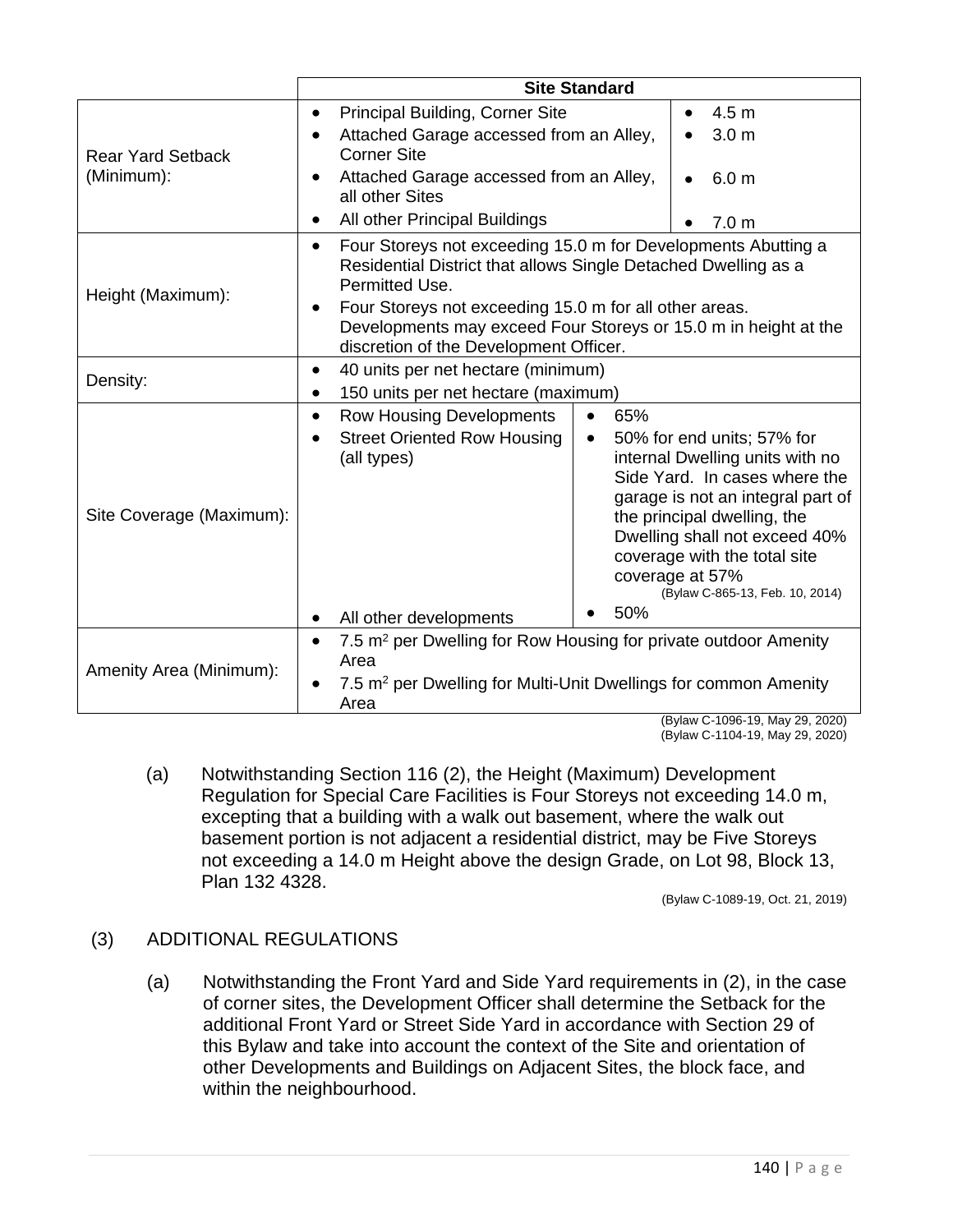- (b) The common Amenity Area may consist of a single, distinct area or be divided into multiple areas. The Amenity Area shall include outdoor open space that provides adequate area for unstructured passive or active recreation to the satisfaction of the Development Officer, as well as two or more of the following:
	- (i) Playground equipment;
	- (ii) Benches, picnic tables, or other seating;
	- (iii) A gazebo or other shelter;
	- (iv) A Patio;
	- (v) Courtyards;
	- (vi) Gardens; or
	- (vii) Other recreational or amenity uses that would meet the needs of the residents for the specific Development under consideration.
- (c) Row Housing, Street Oriented shall be developed:
	- (i) On its own block face;
	- $(ii)$  In accordance with the applicable regulations of the R1 District;
	- (iii) With each dwelling individually defined through a combination of architectural features that may include variations in the rooflines, projection or recession of the façade, porches or entrance features, building materials, or other treatments;
	- (iv) With the façades of a principal building abutting the front lot line and flanking side lot line on corner sites, using consistent building materials and architectural features; and
	- (v) Cross lot drainage easements may be required for surface drainage and roof leader drainage to accommodate center units.

(Bylaw C-1096-19, May 29, 2020)

- (d) Development on Lot 8B, Plan 9424151 and Lot 9, Block 1, Plan 1027111 shall:
	- (i) Follow the Urban Village Design Guidelines set out in the Pioneer Lands Area Structure Plan – Gateway Lands Amendment, adopted November 14, 2011; and